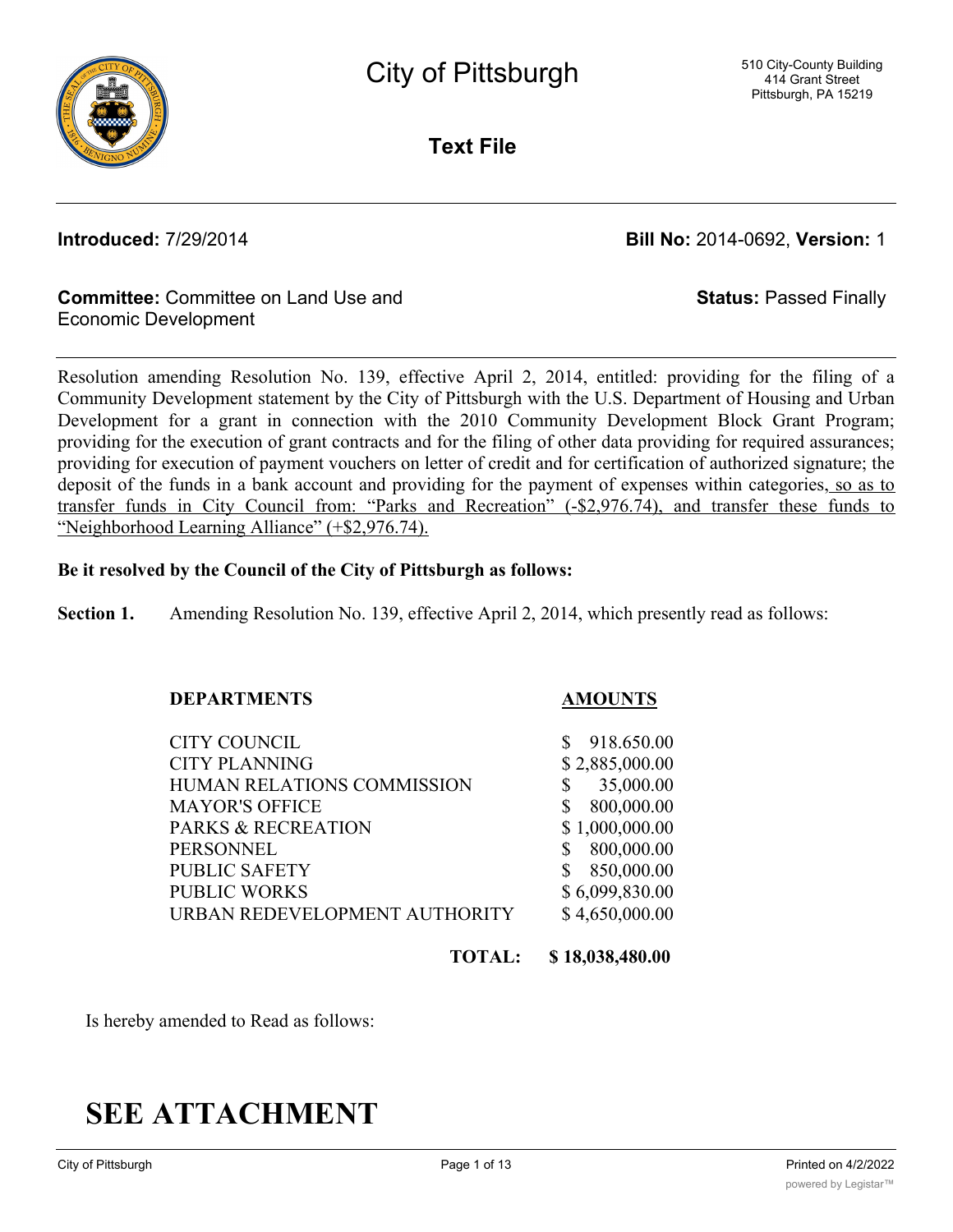**Committee:** Committee on Land Use and Economic Development

**Status:** Passed Finally

### **2010 COMMUNITY DEVELOPMENT BLOCK GRANT PROGRAM**

| <b>CITY COUNCIL</b>                                                              | 918,650.00 | 918,650.00 |
|----------------------------------------------------------------------------------|------------|------------|
| Allentown Community Dev2,000.00<br>0123095100.58101.00                           |            | 2,000.00   |
| Allegheny Cleanways<br>0123365100.58101.00                                       | 8,000.00   | 8,000.00   |
| Arlington Civic Council 4,000.00<br>500000-2610-101100-C201                      |            | 4,000.00   |
| August Wilson Home Proje5,000.00<br>0123354100.58101.00                          |            | 5,000.00   |
| Beltzhoover Citizens CDC 750.00<br>0129749100.58101.00                           |            | 750.00     |
| Bloomfield Deck Hockey 25,000.00<br>0130013100.58101.00                          |            | 25,000.00  |
| Bloomfield Garfield Corp. 10,000.00<br>0121132100.58101.00                       |            | 10,000.00  |
| Boys and Girls Club of We5,000.00<br>500000-2610-101100-C201                     |            | 5,000.00   |
| Brashear Association, Inc. 7,250.00                                              |            | 7,250.00   |
| 500000-2610-101100-C201<br>Brookline Christian Food P10,000.00                   |            | 10,000.00  |
| 500000-2610-101100-C201<br>Brookline Meals on Wheel 10,000.00                    |            | 10,000.00  |
| 500000-2610-101100-C201<br>Catholic Youth Associatior5,000.00                    |            | 5,000.00   |
| 500000-2610-101100-C201<br>Center for Victims of Viole2,000.00                   |            | 2,000.00   |
| 500000-2610-101100-C201<br>Center for Victims of Viole2,850.00<br>Mediation Ctr. |            | 2,850.00   |
| 500000-2610-101100-C201<br>Children's Sickle Cell Foun3,000.00                   |            | 3,000.00   |
| 500000-2610-101100-C201                                                          |            |            |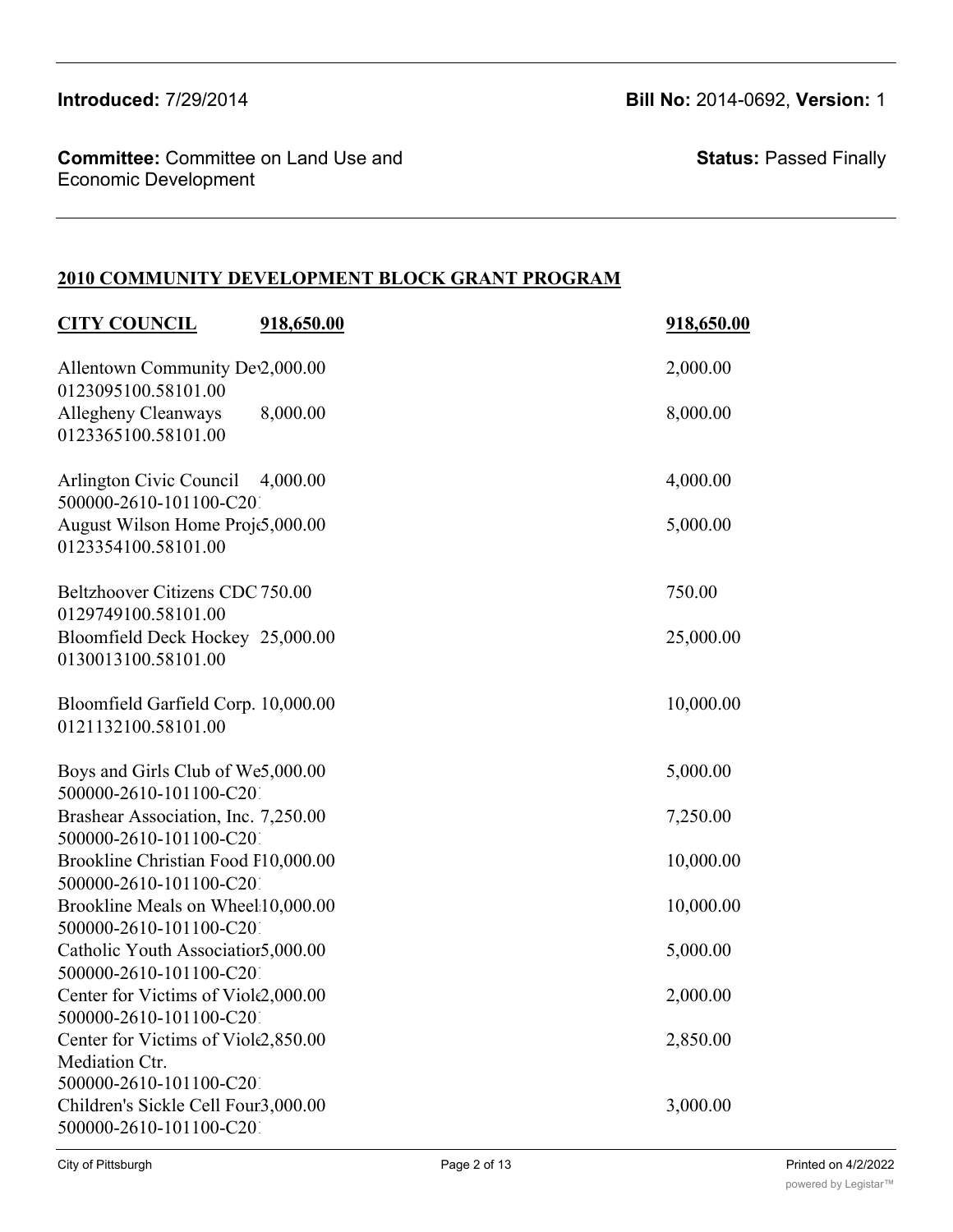#### Center for Victims of Violence & Crime 2,000.00 2,000.00 500000-2610-101100-C2010-G228990-2010

#### **Committee:** Committee on Land Use and Economic Development Committee: 5000000000-20000000-20110-20110-2020<br>Francisco Development

 $\sim$  5000  $\sim$  5000  $\sim$  5000  $\sim$  5000  $\sim$  5000  $\sim$  5000  $\sim$  5000  $\sim$  5000  $\sim$ 

| Economic Development                                            |           |
|-----------------------------------------------------------------|-----------|
| Coalition for Fair Housing 2,000.00<br>0129105100.58101.00      | 2,000.00  |
| Community Empowerment1,000.00<br>0129838100.58101.00            | 1,000.00  |
| Community Human Servic2,500.00<br>500000-2610-101100-C201       | 2,500.00  |
| Creedmor Court<br>4,500.00<br>500000-2610-101100-C201           | 4,500.00  |
| District 1 Equipment<br>34,500.00<br>0130032100.58101.00        | 34,500.00 |
| Dollar Energy Fund, Inc.<br>3,500.00<br>0124555100.58101.00     | 3,500.00  |
| East Allegheny Community,000.00<br>0121330100.58101.00          | 5,000.00  |
| East End Cooperative Mini 2,500.00<br>500000-2610-101100-C201   | 2,500.00  |
| East Liberty Development 2,500.00<br>0123301100.58101.00        | 2,500.00  |
| Elder-Ado, Inc.<br>18,000.00<br>500000-2610-101100-C201         | 18,000.00 |
| Elizabeth Seton Center, Inc15,000.00<br>500000-2610-101100-C201 | 15,000.00 |
| Elliott West End Athletic A5,000.00<br>500000-2610-101100-C201  | 5,000.00  |
| <b>Emanuel Christian Prescho2,000.00</b><br>0123355100.58101.00 | 2,000.00  |
| Emanuel United Methodist1,000.00<br>500000-2610-101100-C201     | 1,000.00  |
| 1,500.00<br><b>Family Resources</b><br>0129765100.58101.00      | 1,500.00  |
| Fineview Citizen's Council2,500.00<br>0121401100.58101.00       | 2,500.00  |
| First Tee of Pittshurgh<br>3 000 00                             | 3.000.00  |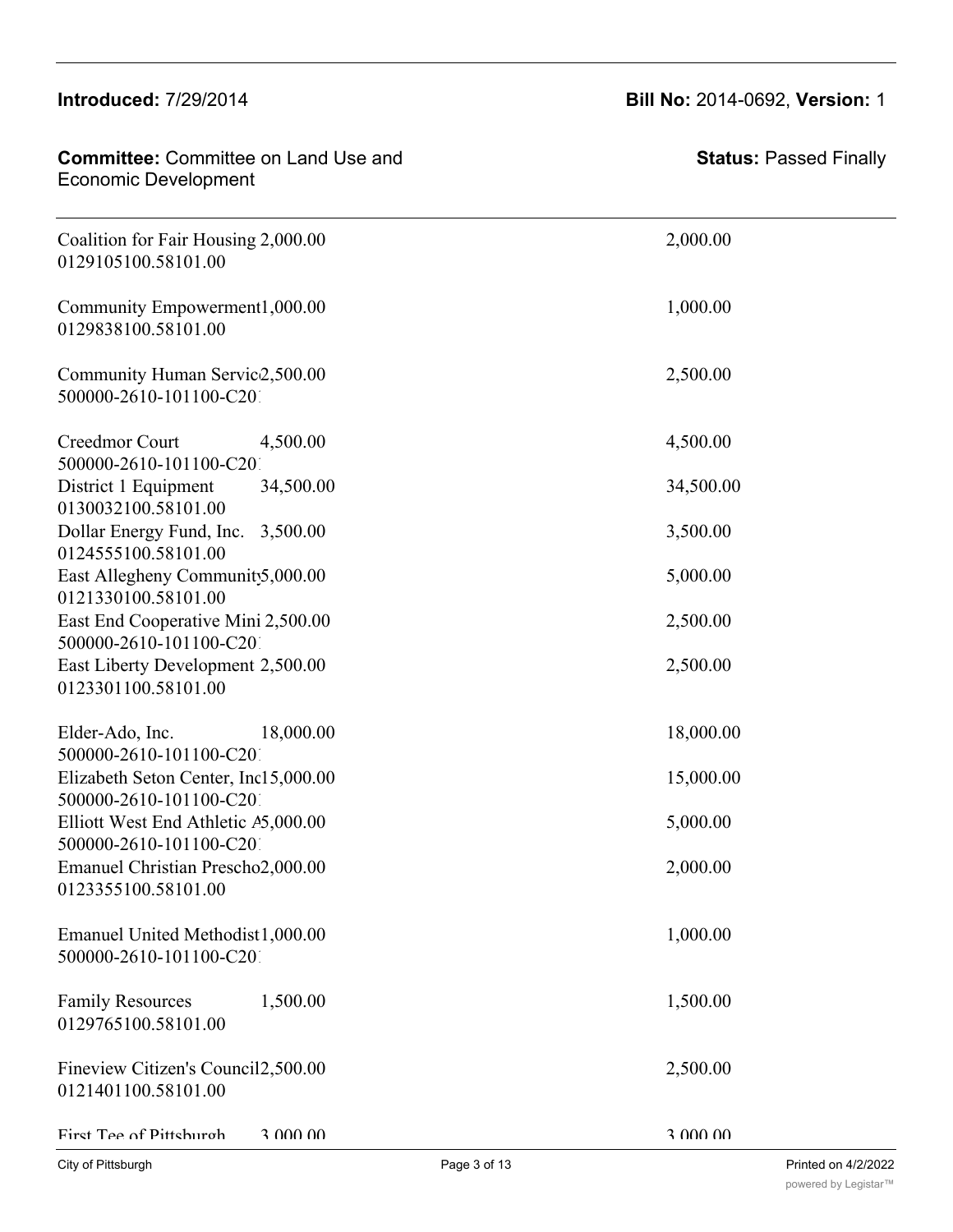#### $\frac{1}{2}$  $\frac{1}{2}$

#### **Committee:** Committee on Land Use and **Fineries Council** Council **Economic Development**

| $\frac{1}{1}$ Hot TVV VI I Roburgh<br>J, V, V, V, V<br>500000-2610-101100-C201 | <b>JAUULUU</b>  |
|--------------------------------------------------------------------------------|-----------------|
| Friendship Development A10,000.00                                              | 10,000.00       |
| 0121500100.58101.00                                                            |                 |
| Grandview Lions Club, Inc4,000.00                                              | 4,000.00        |
| 0123222100.58101.00                                                            |                 |
| Greater Pittsburgh Commu49,800.00                                              | 49,800.00       |
| 500000-2610-101100-C201                                                        |                 |
| Greenfield Organization 1,110.20<br>0121170100.58101.00                        | 1,110.20        |
| HACP/Northview Heights 1,000.00                                                | 1,000.00        |
| Council                                                                        |                 |
| 0123036100.58101.00                                                            |                 |
| HACP/Pressley High Rise 1,000.00                                               | 1,000.00        |
| 0123050100.58101.00                                                            |                 |
| Hazelwood Initiative<br>33,389.00                                              | 33,389.80       |
| 500000-2610-101100-C201                                                        |                 |
| Hazelwood Meals on Whee3,000.00                                                | 3,000.00        |
| 0123232100.58101.00                                                            |                 |
| Healthy Start, Inc.<br>3,000.00                                                | 3,000.00        |
| 0123134100.58101.00                                                            |                 |
| Hilltop Community Childre,000.00                                               | 2,000.00        |
| 0121355100.58101.00                                                            |                 |
| Isaiah Project<br>3,000.00                                                     | 3,000.00        |
| 0123366100.58101.00                                                            |                 |
| Jewish Association on Agii1,000.00                                             | 1,000.00        |
| 500000-2610-101100-C201                                                        |                 |
| Jewish Family & Children'2,000.00                                              | 2,000.00        |
| Pantry                                                                         |                 |
| 500000-2610-101100-C201                                                        |                 |
| Jewish Family & Children' 5,000.00                                             | 5,000.00        |
| 500000-2610-101100-C201                                                        |                 |
| 25,000.00<br><b>Just Harvest</b>                                               | 25,000.00       |
| 0129958100.58101.00                                                            |                 |
| Lawrenceville-Bloomfield 5,000.00                                              | 5,000.00        |
| 500000-2610-101100-C201<br>1. Arragan Agrilla Llaiteal<br>$15$ $000$ $00$      | $15$ $000$ $00$ |
|                                                                                |                 |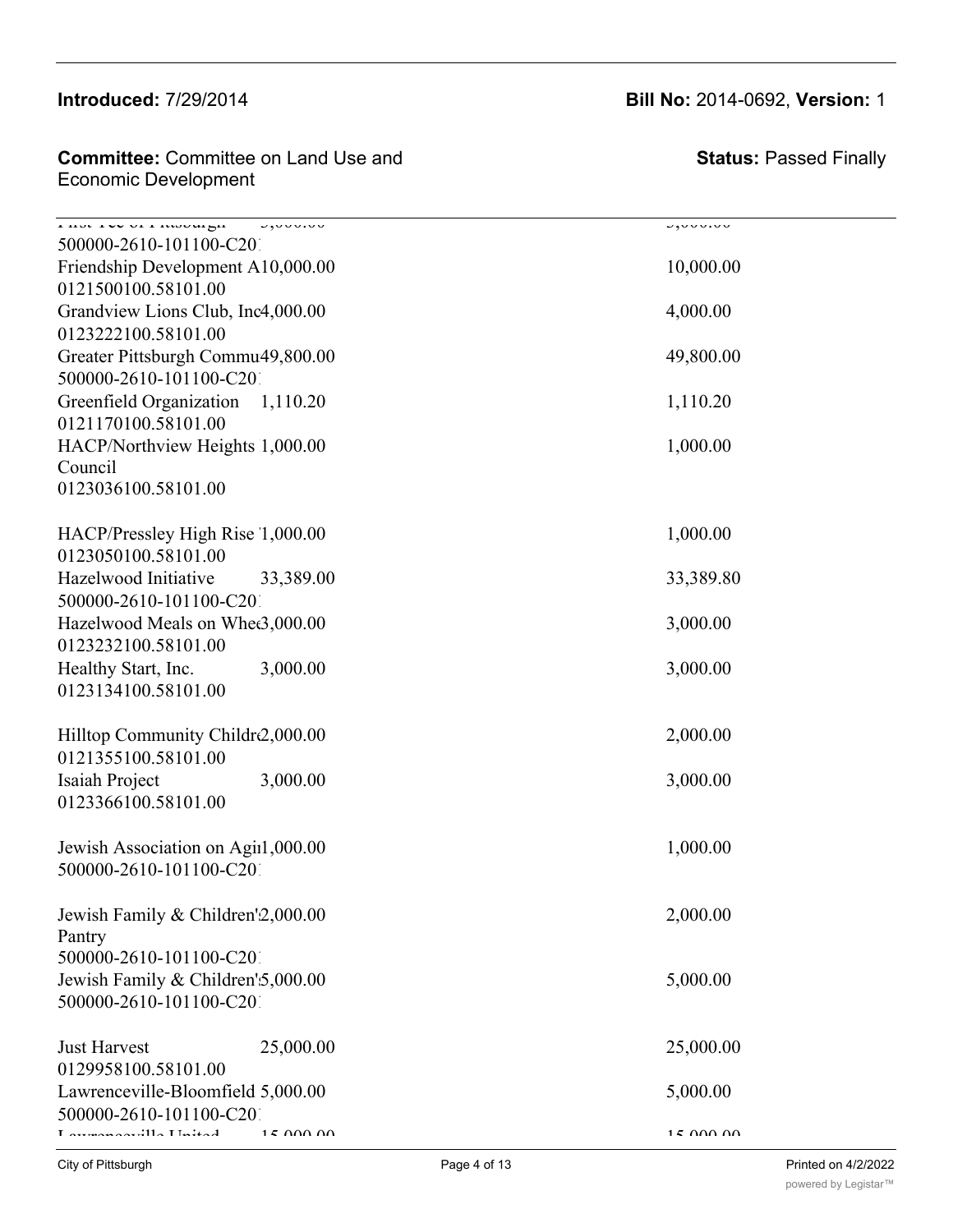0129855100.58101.00

#### Committee: Committee on Land Use and  $\blacksquare$ Economic Development

| Living at Home Program 3,000.00<br>500000-2610-101100-C201      |             | 3,000.00  |
|-----------------------------------------------------------------|-------------|-----------|
| Manchester Youth Develor5,000.00<br>0121211100.58101.00         |             | 5,000.00  |
| Manchester Citizen's Corp 7,500.00<br>500000-2610-101000-C201   |             | 7,500.00  |
| Marion Manor Corporation5,000.00<br>500000-2610-101100-C201     |             | 5,000.00  |
| Moving Lives of Kids Arts5,000.00<br>0123356100.58101.00        |             | 5,000.00  |
| Mt. Washington Communit17,000.00<br>500000-2610-101100-C201     |             | 17,000.00 |
| MWCDC Wild Art Trails I1,000.00<br>500000-2610-101100-C201      |             | 1,000.00  |
| Mt. Washington Heights A5,000.00<br>0123261100.58101.00         |             | 5,000.00  |
| National Council of Jewish12,000.00<br>500000-2610-101100-C201  |             | 12,000.00 |
| Neighborhood Learning Al0.00<br>0130007100.58101.00             | $+2,976.74$ | 2,976.74  |
| Northside Chronicle<br>1,500.00<br>500000-2610-101100-C201      |             | 1,500.00  |
| Northside Coalition for Fai15,000.00<br>500000-2610-101000-C201 |             | 15,000.00 |
| Northside Leadership Conf3,500.00<br>500000-2610-101100-C201    |             | 3,500.00  |
| Northside Public Safety Col,000.00<br>0129202100.58101.00       |             | 1,000.00  |
| Oakland Business Improve7,000.00<br>500000-2610-101100-C201     |             | 7,000.00  |
| Oakland Community Coun4,500.00<br>0123042100.58101.00           |             | 4,500.00  |
| Oakland Planning & Devel7,000.00<br>500000-2610-101100-C201     |             | 7,000.00  |
|                                                                 |             |           |

Jewish Family & Children's Services (Caregivers) 5,000.00 5,000.00

Lawrenceville United 15,000.00

### **Introduced:** 7/29/2014 **Bill No:** 2014-0692, **Version:** 1

**Status:** Passed Finally

Page 5 of 13 Printed on 4/2/2022 [powered by Legistar™](http://www.legistar.com/)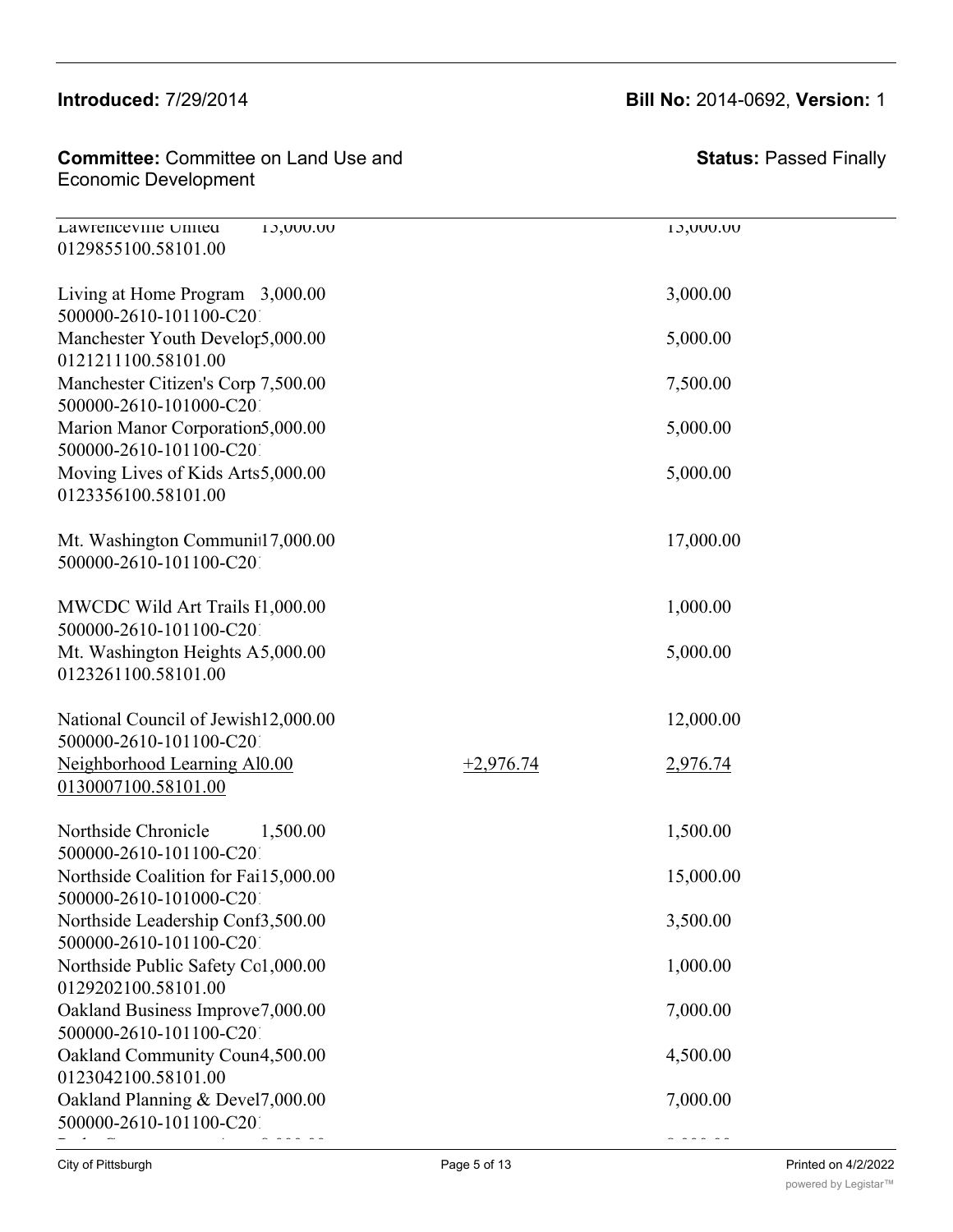### **Introduced:** 7/29/2014 **Bill No:** 2014-0692, **Version:** 1

| <b>Committee:</b> Committee on Land Use and | <b>Stat</b> |
|---------------------------------------------|-------------|
| Economic Development                        |             |

| Parks Conservancy - Arsen8,000.00<br>0130039100.58101.00        |            | 8,000.00   |  |
|-----------------------------------------------------------------|------------|------------|--|
| 10,000.00<br>Parks & Recreation<br>0123288100.58101.00          | (2,976.74) | 7,023.26   |  |
| Pennsylvania Affiliate Sids6,500.00<br>0129792100.58101.00      |            | 6,500.00   |  |
| Pennsylvania Resource Co2,000.00<br>500000-2610-101100-C201     |            | 2,000.00   |  |
| Perry Hilltop Citizens Inc. 1,000.00<br>0129121100.58101.00     |            | 1,000.00   |  |
| Persad Center<br>2,000.00<br>500000-2610-101100-C201            |            | 2,000.00   |  |
| Pittsburgh Action Against 2,500.00<br>500000-2610-101100-C201   |            | 2,500.00   |  |
| Pittsburgh Aids Task Force3,500.00<br>0129787100.58101.00       |            | 3,500.00   |  |
| Pittsburgh Community Ser 130,000.00<br>0121390100.58101.00      |            | 130,000.00 |  |
| Pittsburgh Community Ser16,000.00<br>500000-2610-101100-C201    |            | 16,000.00  |  |
| Pittsburgh Community Rei824.00<br>0125677100.58101.00           |            | 824.00     |  |
| Pittsburgh Musical Theater2,500.00<br>0123309100.58101.00       |            | 2,500.00   |  |
| Pittsburgh Parks Conservar2,500.00<br>0123243100.58101.00       |            | 2,500.00   |  |
| 500.00<br>Pittsburgh Project<br>0123198100.58101.00             |            | 500.00     |  |
| Polish Hill Civic Associati20,000.00<br>500000-2610-101100-C201 |            | 20,000.00  |  |
| Prevention Point Pittsburgh3,500.00<br>500000-2610-101100-C201  |            | 3,500.00   |  |
| Rebuilding Together Pittsb4,000.00<br>0123307100.58101.00       |            | 4,000.00   |  |
| <b>Riverview Manor</b><br>1,000.00<br>500000-2610-101100-C201   |            | 1,000.00   |  |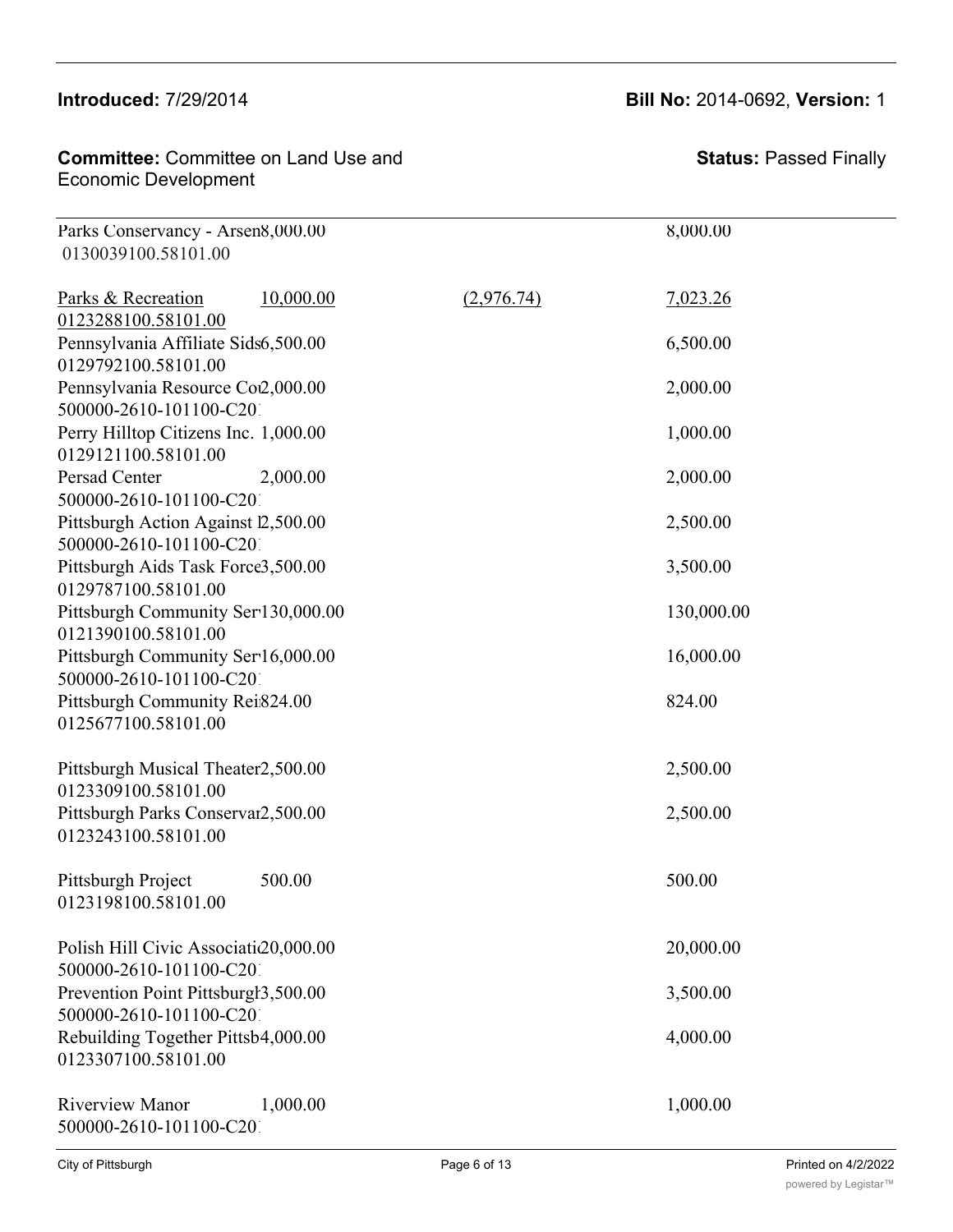#### **Committee: Committee on Land Use and** Economic Development Representative Manual Manual Manual Manual Manual Manual Manual Manual Manual Manual Manual Manual Manual Manua<br>Representative Manual Manual Manual Manual Manual Manual Manual Manual Manual Manual Manual Manual Manual Manu

500000-2610-101100-C2010-G225010-2010

| Saint Andrews Food Bank 1,000.00<br>0123290100.58101.00        | 1,000.00  |
|----------------------------------------------------------------|-----------|
| Saint Ambrose Manor<br>1,000.00                                | 1,000.00  |
| 0129909100.58101.00                                            |           |
| Saint Clair Athletic Associ4,000.00<br>500000-2610-101100-C201 | 4,000.00  |
| Saint John Vianney Parrish2,000.00                             | 2,000.00  |
| 0123262100.58101.00                                            |           |
| Saint Mathews Food Bank 4,000.00                               | 4,000.00  |
| 0123263100.58101.00                                            |           |
| Saint Michael's Food Bank4,000.00                              | 4,000.00  |
| 0123264100.58101.00                                            |           |
| Saint Paul's Benevolent Ed2,000.00                             | 2,000.00  |
| 500000-2610-101100-C201                                        |           |
| Sarah Heinz House<br>3,000.00                                  | 3,000.00  |
| 0129162100.58101.00                                            |           |
| Schenley Heights Develop10,000.00                              | 10,000.00 |
| 0123120100.58101.00                                            |           |
| <b>Senior Friends</b><br>2,000.00                              | 2,000.00  |
| 500000-2610-101100-C201                                        |           |
| Shepherd Wellness Commt7,000.00                                | 7,000.00  |
| 0129791100.58101.00                                            |           |
| Sheraden Community Cour20,500.00                               | 20,500.00 |
| 0123121100.58101.00                                            |           |
| Sheraden United Methodist5,176.00                              | 5,176.00  |
| 0123227100.58101.00                                            |           |
|                                                                |           |

| City of Pittsburgh                                           |           | Page 7 of 13 |           | Printed on 4/2/2022<br>powered by Legistar™ |
|--------------------------------------------------------------|-----------|--------------|-----------|---------------------------------------------|
| 500000-2610-101100-C201                                      |           |              |           |                                             |
| Tree of Hop, Inc.                                            | 5,000.00  |              | 5,000.00  |                                             |
| 0123236100.58101.00                                          |           |              |           |                                             |
| The Poise Foundation                                         | 75,000.00 |              | 75,000.00 |                                             |
| 0123266100.58101.00                                          |           |              |           |                                             |
| Strong Women Strong Girl6,500.00                             |           |              | 6,500.00  |                                             |
| 500000-2610-101100-C201                                      |           |              |           |                                             |
| Steel City Boxing                                            | 3,000.00  |              | 3,000.00  |                                             |
| 0121267100.58101.00                                          |           |              |           |                                             |
| Spring Hill Civic League 5,000.00                            |           |              | 5,000.00  |                                             |
| South Side Slopes Neighbo3,000.00<br>500000-2610-101100-C201 |           |              | 3,000.00  |                                             |
| 0123187100.58101.00                                          |           |              |           |                                             |
| South Side Athletic Associ2,000.00                           |           |              | 2,000.00  |                                             |
|                                                              |           |              |           |                                             |
| 0123227100.58101.00                                          |           |              |           |                                             |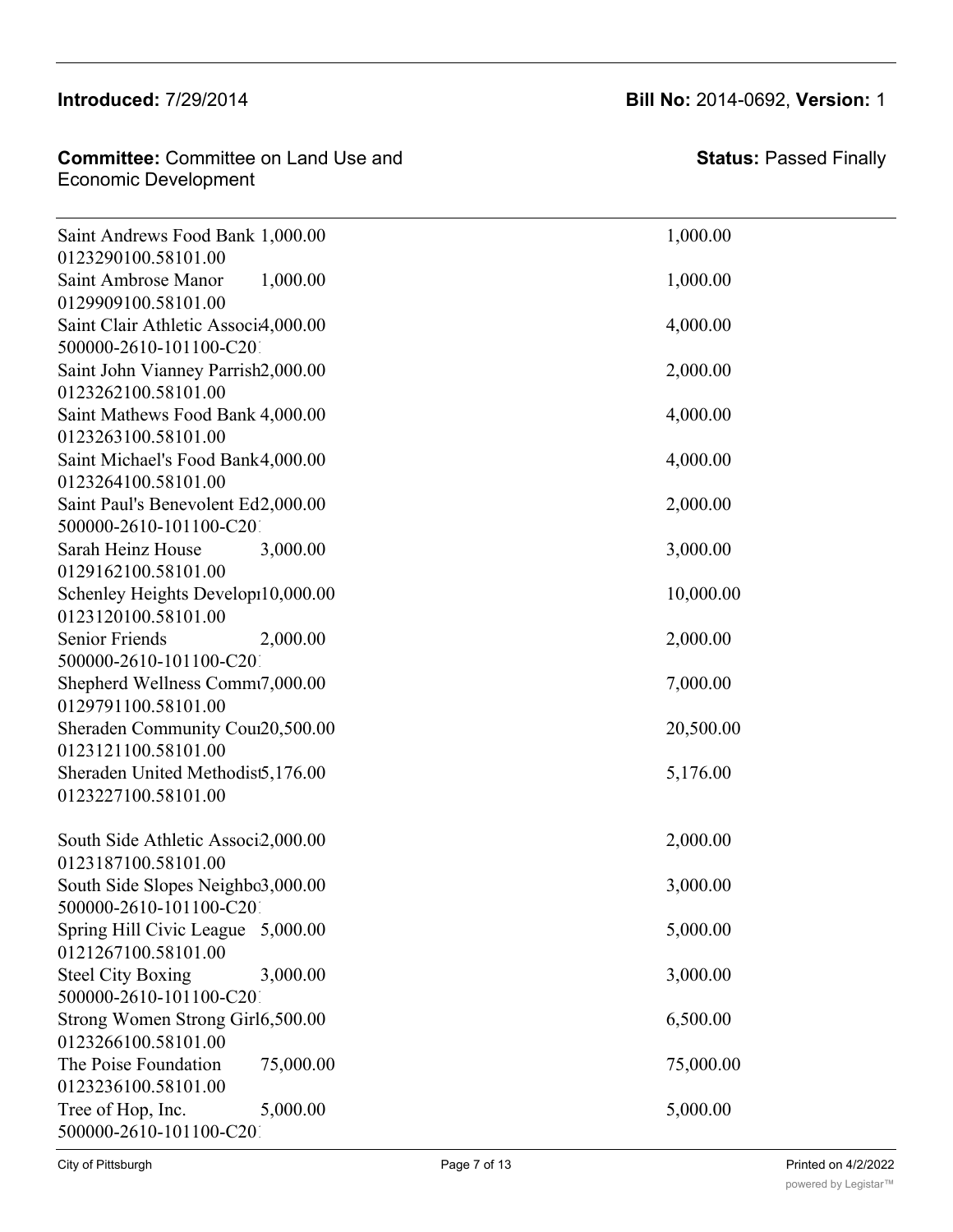#### 500000-2610-101100-C2010-G229982-2010  $\frac{1}{201}$ Strong Girls 6,500.000 6,500.000 6,500.000 6,500.000 6,500.000 6,500.000 6,500.000 6,500.000 6,500.000 6,500.000 6,500.000 6,500.000 6,500.000 6,500.000 6,500.000 6,500.000 6,500.000 6,500.000 6,500.000 6,500.0

#### **Committee:** Committee on Land Use and The Poise Foundation 75,000 Statu Economic Development Tree of Hop, Inc. 5,000.000 5,000.000 5,000.000 5,000.000 5,000.000 5,000.000 5,000.000 5,000.000 5,000.000 5,000.000

Steel City Boxing 3,000.00 3,000.00

 $\sim$  5000  $\sim$  5000  $\sim$  5000  $\sim$  5000  $\sim$  5000  $\sim$  5000  $\sim$  5000  $\sim$  5000  $\sim$  $Tri-Hill$  Valley Meals on  $W1,500.00$  1,500.00 500000-2610-101100-C201 Uptown Partners 7,500.00 7,500.00 7,500.00 0121 0123 0126

**Introduced:** 7/29/2014 **Bill No:** 2014-0692, **Version:** 1

| 1121000100.581010.00<br>Comprehensive Planning<br>325,000.00<br>1167373100.58101.00<br>Cultural Heritage Plan<br>25,000.00<br>500000-2610-110000-C201<br>Personnel - City Planning 1300 000 00 | 25,000.00<br>215,000.00<br>700,000.00<br>325,000.00<br>25,000.00<br>1,300,000,00 |
|------------------------------------------------------------------------------------------------------------------------------------------------------------------------------------------------|----------------------------------------------------------------------------------|
|                                                                                                                                                                                                |                                                                                  |
|                                                                                                                                                                                                |                                                                                  |
|                                                                                                                                                                                                |                                                                                  |
| Community-Based Organiz 700,000.00                                                                                                                                                             |                                                                                  |
| <b>Citizen Participation</b><br>215,000.00<br>1156900100.58101.00                                                                                                                              |                                                                                  |
| 1156332100.58101.00<br><b>ADA</b> Compliance<br>25,000.00<br>1121151100.58101.00                                                                                                               |                                                                                  |
| Administration<br>70,000.00                                                                                                                                                                    | 70,000.00                                                                        |
| <b>CITY PLANNING</b><br>\$2,885,000.00                                                                                                                                                         | 2,885,000.00                                                                     |
| 500000-2610-101100-C201                                                                                                                                                                        |                                                                                  |
| Young Men & Women's H10,000.00<br>Community CTR                                                                                                                                                | 10,000.00                                                                        |
| 0123066100.58101.00                                                                                                                                                                            |                                                                                  |
| Woods Run Branch - Carnel,000.00                                                                                                                                                               | 1,000.00                                                                         |
| 500000-2610-101100-C201                                                                                                                                                                        |                                                                                  |
| Women's Center and Shelte2,500.00                                                                                                                                                              | 2,500.00                                                                         |
| 500000-2610-101100-C201                                                                                                                                                                        |                                                                                  |
| 500000-2610-101100-C201<br>Western Pennsylvania Slov2,500.00                                                                                                                                   | 2,500.00                                                                         |
| Western PA Police Athletic5,000.00                                                                                                                                                             | 5,000.00                                                                         |
| 0126002100.58101.00                                                                                                                                                                            |                                                                                  |
| 0123248100.58101.00<br>Western Pa. Conservancy 5,000.00                                                                                                                                        | 5,000.00                                                                         |
| Washington Heights Athlet5,000.00                                                                                                                                                              | 5,000.00                                                                         |
| 0121292100.58101.00                                                                                                                                                                            |                                                                                  |
| Veterans Leadership Progr7,000.00                                                                                                                                                              | 7,000.00                                                                         |
| Urban League of Pittsburgl20,000.00<br>500000-2610-101100-C201                                                                                                                                 | 20,000.00                                                                        |
| 500000-2610-101100-C201                                                                                                                                                                        |                                                                                  |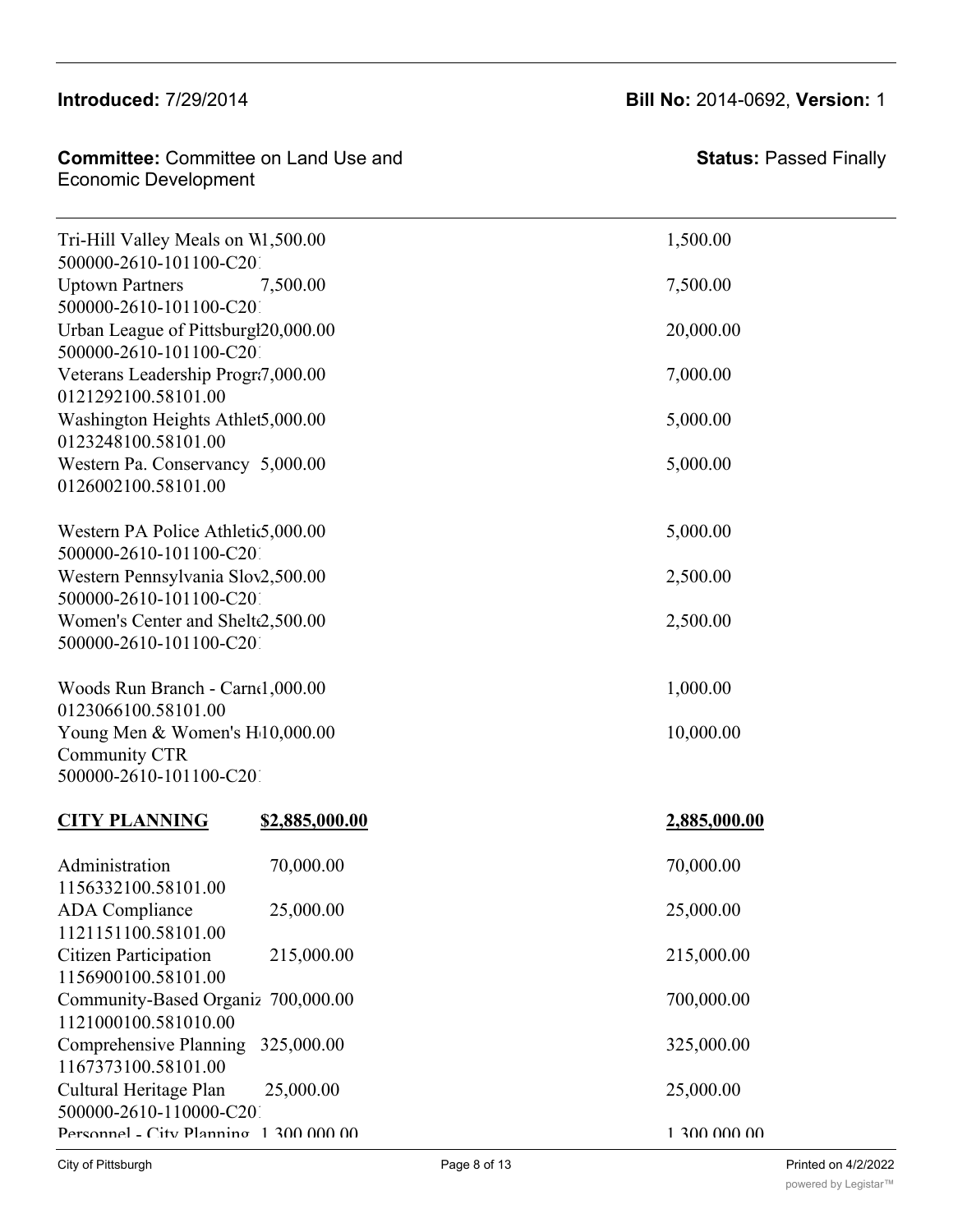#### $\frac{C_1}{\sqrt{C_2}}$  $n_{1}$ 11000000. $n_{2}$

1156900100.58101.00

Committee: Committee on Land Use and Economic Development and Heritage Plan 25,000.000 25,000.000 25,000.000 25,000.000 25,000.000 25,000.000 25,000

Personnel - City Planning 1,300,000.00 1,300,000.00  $1150000100.58101.00$ 1156 11163

| 1150000100.58101.00<br>Planning & Management 125,000.00<br>1156132100.58101.00<br>Urban League Housing Col 100,000.00<br>1116303100.58101.00 | 125,000.00<br>100,000.00 |
|----------------------------------------------------------------------------------------------------------------------------------------------|--------------------------|
| <b>HUMAN RELATIONS C\$ 35,000.00</b>                                                                                                         | <u>\$35,000.00</u>       |
| Commission Operations - F35,000.00<br>0538889100.58101.00                                                                                    | 35,000.00                |
| <b>MAYOR'S OFFICE</b><br>\$800,000.00                                                                                                        | <u>\$800,000.00</u>      |
| Afro-American Music Insti10,000.00                                                                                                           | 10,000.00                |
| 500000-2610-102000-C201                                                                                                                      |                          |
| Arlington Civic Council M2,500.00                                                                                                            | 2,500.00                 |
| 500000-2610-102000-C201<br>Better Block Development 7,753.92                                                                                 | 7,753.92                 |
| 0229751100.58101.00                                                                                                                          |                          |
| Bloomfield Business Assoc5,000.00                                                                                                            | 5,000.00                 |
| 500000-2610-102000-C201                                                                                                                      |                          |
| Bloomfield Citizens Counc5,000.00                                                                                                            | 5,000.00                 |
| 0229864100.58101.00                                                                                                                          |                          |
| Bloomfield Garfield Corp. 10,000.00                                                                                                          | 10,000.00                |
| 0226327100.58101.00                                                                                                                          |                          |
| Brighton Heights Meals on2,500.00                                                                                                            | 2,500.00                 |
| 500000-2610-102000-C201                                                                                                                      |                          |
| Brightwood Civic Group 5,000.00                                                                                                              | 5,000.00                 |
| 0221142100.58101.00                                                                                                                          |                          |
| Center for Victims of Viole76,246.08<br>0228991100.58101.00                                                                                  | 76,246.08                |
| Central Northside Neighbo5,000.00                                                                                                            | 5,000.00                 |
| 500000-2610-102000-C201                                                                                                                      |                          |
| Children's Home of Pittsbu10,000.00                                                                                                          | 10,000.00                |
| 0267319100.58101.00                                                                                                                          |                          |
| Downtown Neighborhood 5,000.00                                                                                                               | 5,000.00                 |
| 0223292100.58101.00                                                                                                                          |                          |
| East Allegheny Community2,000.00                                                                                                             | 2,000.00                 |
| 500000-2610-102000-C201                                                                                                                      |                          |
| المستلقاته فالمنافذ فللمسائل<br>$TT$ <sub>2</sub> $\sim$ 1 $FAN AN$                                                                          | 1.500M                   |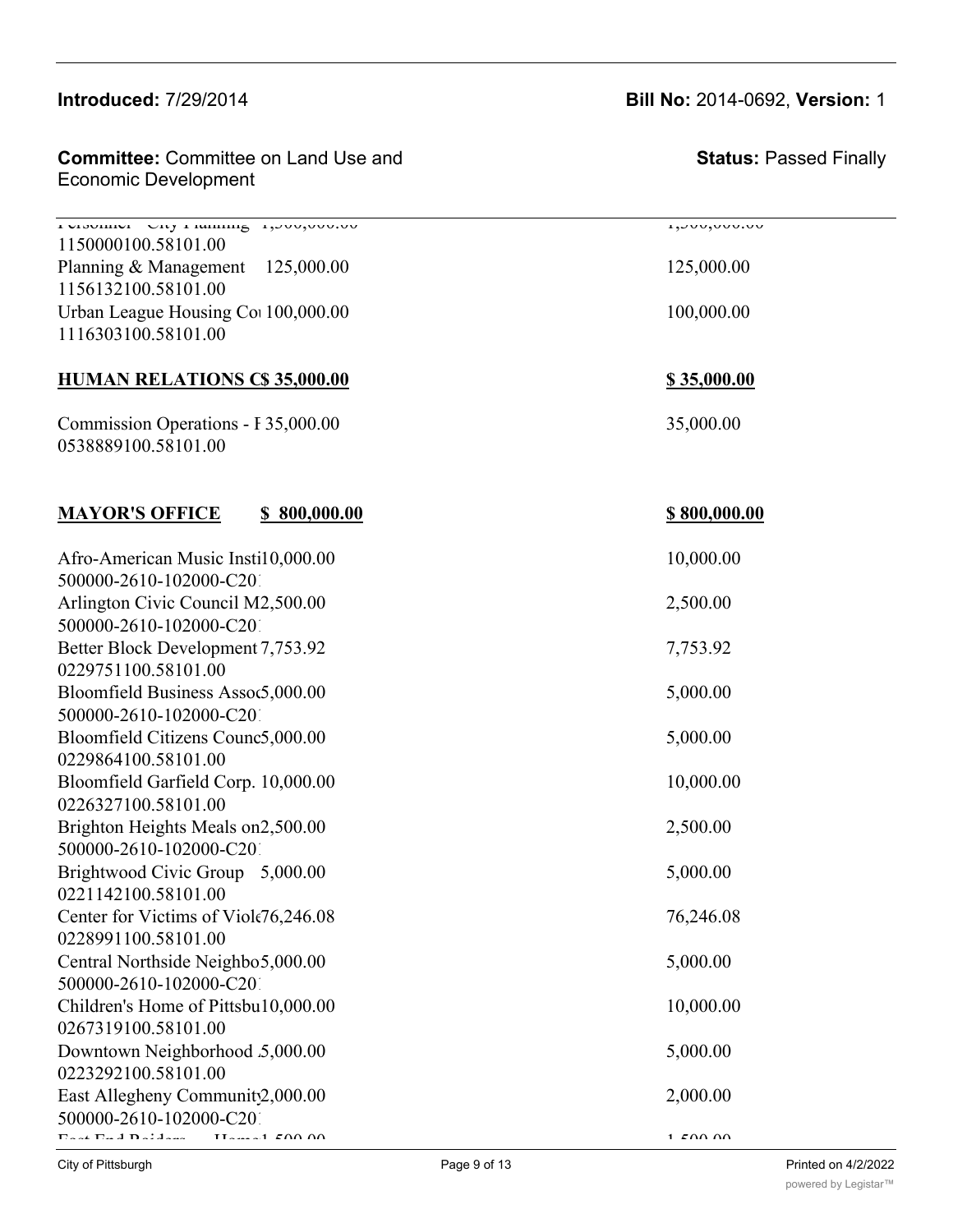#### Introduced: 7/29/2014 0267319100.58101.00

0223293100.58101.00

500000-2610-102000-C2010-G229760-2010

| <b>Committee:</b> Committee on Land Use and<br>Economic Development | Stat            |
|---------------------------------------------------------------------|-----------------|
| Last Lnd Kaiders --- Home L, JUU.UU                                 | <b>UU.UUC.1</b> |
| 0223293100.58101.00                                                 |                 |

**Status:** Passed Finally

| East Liberty Concerned Cit2,500.00    | 2,500.00   |
|---------------------------------------|------------|
| 500000-2610-102000-C201               |            |
| Elder-Ado Inc.<br>10,000.00           | 10,000.00  |
| 500000-2610-102000-C201               |            |
| Fineview Citizens Council, 5,000.00   | 5,000.00   |
| 500000-2610-102000-C201               |            |
| Greater Pittsburgh Commu125,000.00    | 125,000.00 |
| 500000-2610-102000-C201               |            |
| Hazelwood Initiative<br>5,000.00      | 5,000.00   |
| 500000-2610-102000-C201               |            |
| Jewish Community Center 5,000.00      | 5,000.00   |
| 500000-2610-102000-C201               |            |
| <b>Kingsley Assoc</b><br>10,000.00    | 10,000.00  |
| 500000-2610-102000-C201               |            |
| Lawrenceville Bloomfield 2,500.00     | 2,500.00   |
| 500000-2610-102000-C201               |            |
| Lawrenceville Corp<br>5,000.00        | 5,000.00   |
| 500000-2610-102000-C201               |            |
| 10,000.00<br>Lawrenceville United     | 10,000.00  |
| 500000-2610-102000-C201               |            |
| Mt. Washington Communit5,000.00       | 5,000.00   |
| 0223131100.58101.00                   |            |
| Neighborhood Works of W7,500.00       | 7,500.00   |
| 500000-2610-102000-C201               |            |
| Neighbors in the Strip<br>5,000.00    | 5,000.00   |
| 500000-2610-102000-C201               |            |
| Operation Better Block 10,000.00      | 10,000.00  |
| 500000-2610-102000-C201               |            |
|                                       |            |
| Pittsburgh Action Against 160,000.00  | 60,000.00  |
| 500000-2610-102000-C201               |            |
| Pittsburgh Community Rei20,000.00     | 20,000.00  |
| 500000-2610-102000-C201               |            |
| Pittsburgh Community Serv70,000.00    | 70,000.00  |
| 0221390100.58101.00                   |            |
| Pittsburgh Community Ser50,000.00     | 50,000.00  |
| 0221391100.58101.00                   |            |
| Polish Hill Civic Associatid 0,000.00 | 10,000.00  |
| 500000-2610-102000-C201               |            |
|                                       |            |

### **Introduced:** 7/29/2014 **Bill No:** 2014-0692, **Version:** 1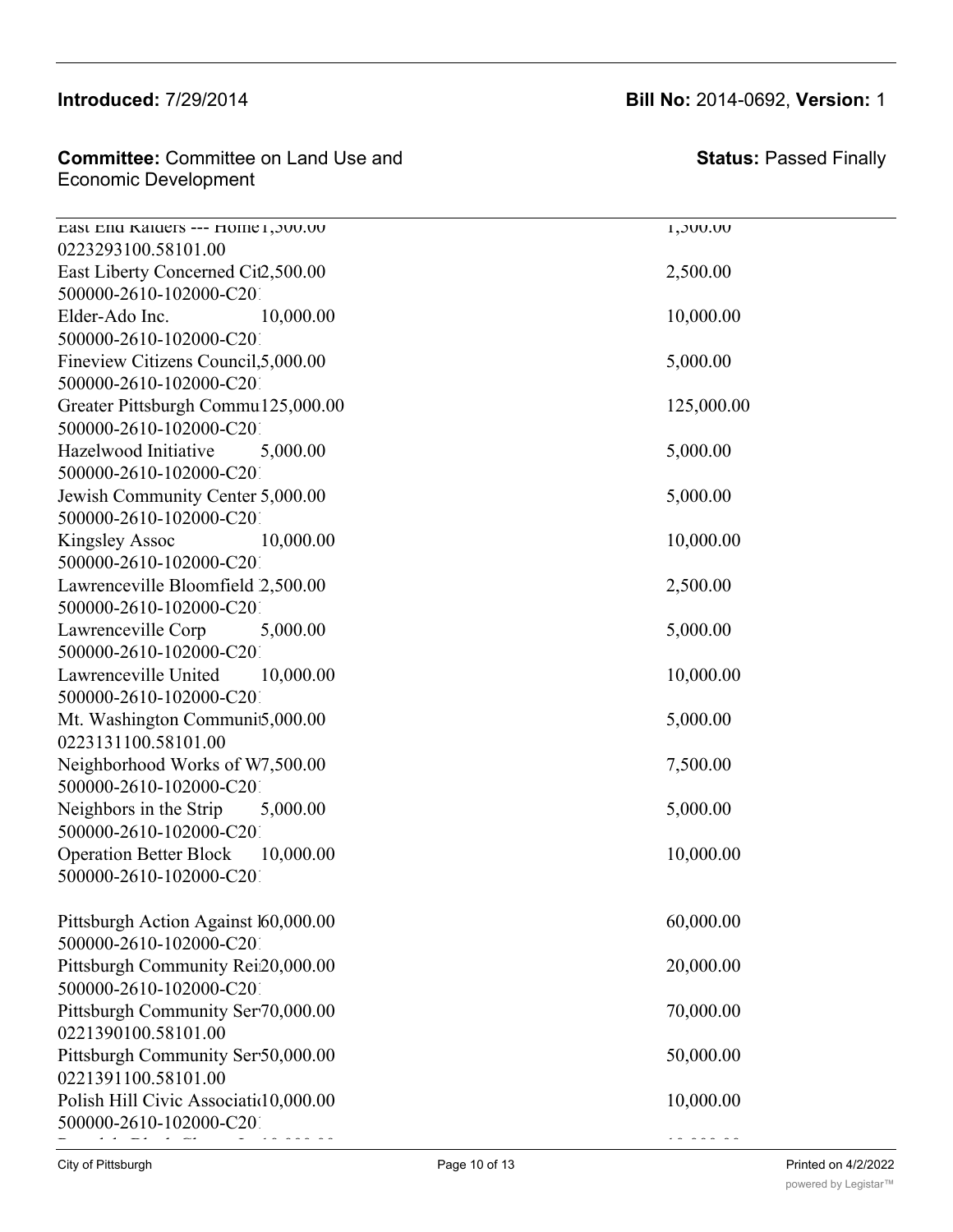**Committee:** Committee on Land Use and  $\epsilon$  Economic Development Pittsburgh Community Services - Safety 50,000.00 50,000.00

500000-2610-102000-C2010-G225010-2010 Rosedale Block Cluster Inc10,000.00 10,000.00 500000-2610-102000-C201 Senior Friends 2.500.00 2.500.00 2.500.00 500000-2610-102000-C201 Sheraden Community Council 2,500.00 2,500.00 0223121100.58101.00 Southside Athletic Assoc 5,000.00 5,000.00 5,000.00 0223187100.58101.00 Tree of Hope 10,000.00 10,000.00 500000-2610-102000-C201 Troy Hill Citizens Council 10,000.00 10,000 10,000.00 500000-2610-102000-C201 Urban League of Pittsburg $120,000.00$   $20,000.00$ 0223177100.58101.00 Western Pennsylvania Con 100,000.00 100,000 100,000.00 500000-2610-102000-C201 Women's Center and Shelter 60,000.00 60,000.00 60,000.00 500000-2610-102000-C201 YMCA Centre Ave. 5,000.00 5,000.00 5,000.00 500000-2610-102000-C201 YMCA Hazelwood  $5,000.00$  5,000.00 5,000.00 500000-2610-102000-C201 YMCA Homewood 5,000.00 5,000.00 5,000.00 500000-2610-102000-C201

#### **PARKS & RECREATIO\$1,000,000.00** \$1,000,000.00

Recreation & Senior Center  $50,000.00$  50,000.00 5015010100.58101.00 Senior Community Program 700,000.00 700,000.00 700,000.00 500000-2610-500000-C201 Splash Zones 200,000.00 200,000.00 200,000.00 5067355100.58101.00 Swimming Pool Maintenan50,000.00 50,000.00 5067193100.58101.00

#### **PERSONNEL \$ 800,000.00 \$ 800,000.00**

Neighborhood Employmen 100,000.00 100,000 100,000.00 0909660100.58101.00

| <sup>2</sup> age 11 of 13 |  |  |  |  |
|---------------------------|--|--|--|--|
|---------------------------|--|--|--|--|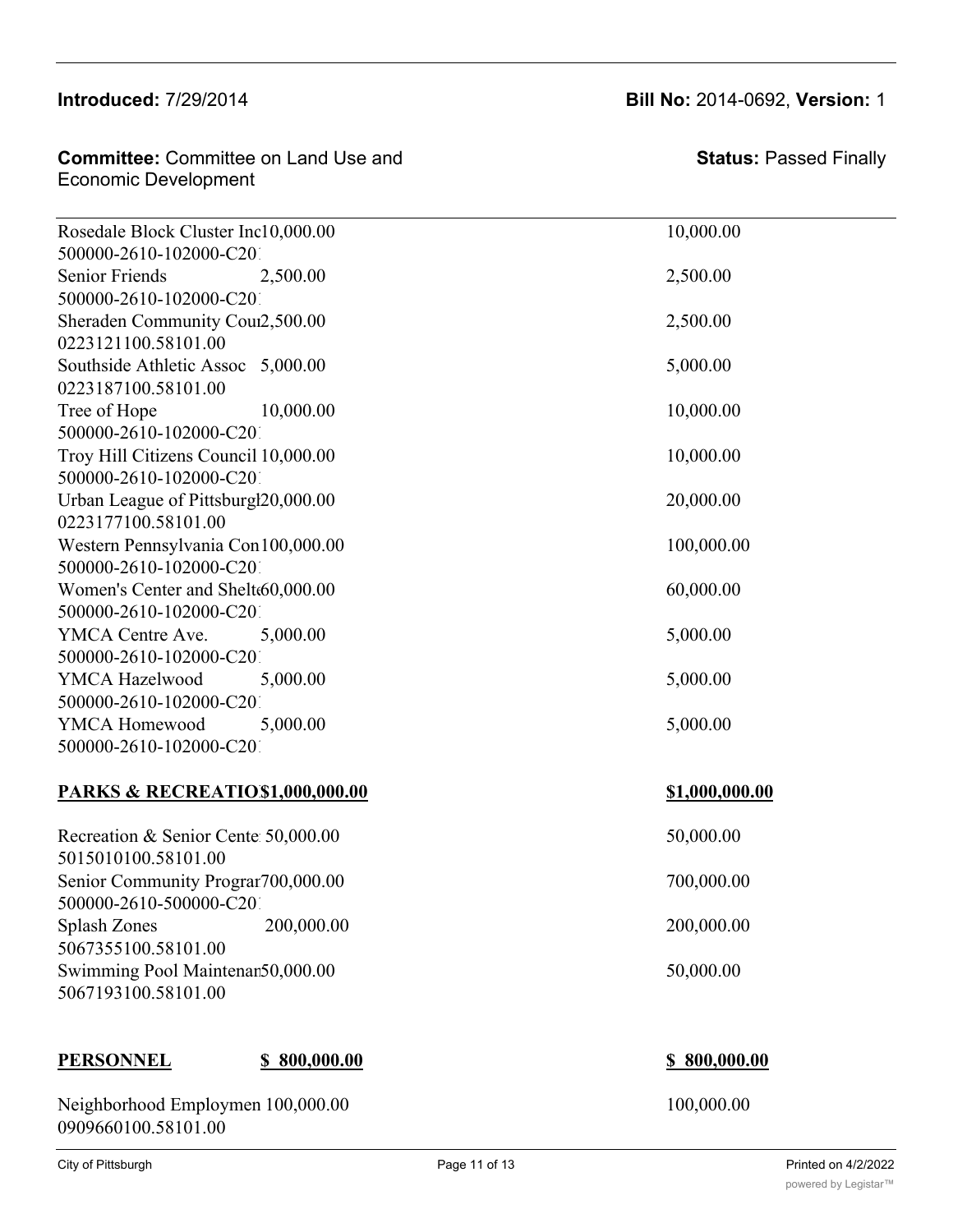## **Introduced:** 7/29/2014 **Bill No:** 2014-0692, **Version:** 1 **Committee:** Committee on Land Use and **BERSON BEAT STATES:** Status: I Economic Development **Status:** Passed Finally Next allows Extending Program 100,000 100,000 100,000 100,000 100,000 100,000 100,000 100,000 100,000 100,000 100,000 100,000 100,000 100,000 100,000 100,000 100,000 100,000 100,000 100,000 100,000 100,000 100,000 100,000 0909660100.58101.00 Pittsburgh Partnership Emp 100,000.00 100,000.00 100,000.00 0906322100.58101.00 Summer Youth Employment 600,000.00 600,000.00 600,000.00 0906323100.58101.00 **PUBLIC SAFETY \$ 850,000.00 \$ 850,000.00** Demolition of Condemned 850,000.00 850,000 850,000.00 500000-2610-274300-C201 **PUBLIC WORKS \$6,099,830.00 \$6,099,830.00** Bike Infrastructure 100,000,00 100,000 100,000,00 4467401100.58101.00 Bridge Repairs 500,000.00 500,000.00 500,000.00 4031011100.58101.00 Building Maintenance 250,000.00 250,000.00 4027003100.58101.00 Disabled and Public Sidew 120,000.00 120,000.00 120,000.00 500000-2610-400000-C201 Neighborhood Street Imprc 500,000.00 500,000.00 500,000.00 4435200100.58101.00 Parks Reconstruction 757,280.00 757,280.00 4045000100.58101.00 Property Management 400,000.00 400,000.00 500000-2610-400000-C201 Slope Failure Remediation 300,000.00 300,000 300,000.00 4439103100.58101.00 South Highland Avenue Br 22,550.00 22,550.00 4433052100.58101.00 Street Resurfacing 2,700,000.00 2,700,000.00 2,700,000.00 4439000100.58101.00 Traffic Signal Hardware 50,000.00 50,000.00 4467408100.58101.00 Wall, Step & Fence Program 100,000.00 100,000.00 4420035100.58101.00 Warrington Avenue Recon 300,000.00 300,000 300,000.00

Swimming Pool Maintenance 50,000.00 50,000.00

4067469100.58101.00